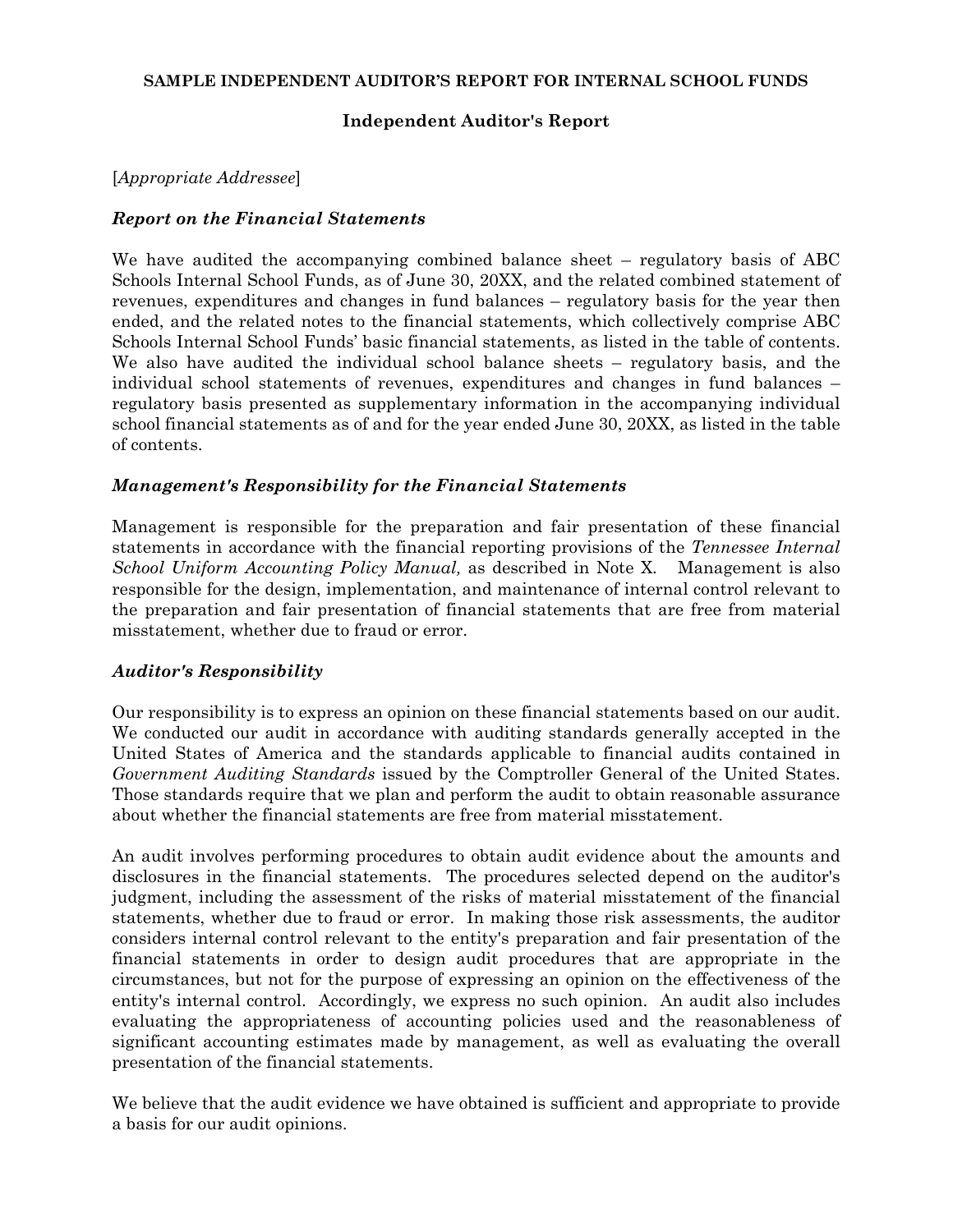# *Basis for Adverse Opinion on U.S. Generally Accepted Accounting Principles*

As described in Note X of the financial statements, the financial statements are prepared by ABC Schools Internal School Funds on the basis of the financial reporting provisions of the *Tennessee Internal School Uniform Accounting Policy Manual*, which is a basis of accounting other than accounting principles generally accepted in the United States of America, to meet the requirements of the State of Tennessee.

The effects on the financial statements of the variances between the regulatory basis of accounting described in Note X and accounting principles generally accepted in the United States of America, although not reasonably determinable, are presumed to be material.

## *Adverse Opinion on U.S. Generally Accepted Accounting Principles*

In our opinion, because of the significance of the matter discussed in the "Basis for Adverse Opinion on U.S. Generally Accepted Accounting Principles" paragraph, the financial statements referred to in the first paragraph do not present fairly, in accordance with accounting principles generally accepted in the United States of America, the financial position of ABC Schools Internal School Funds as of June 30, 20XX, or changes in financial position for the year then ended.

## *Unmodified Opinion on Regulatory Basis of Accounting*

In our opinion, the combined financial statements referred to in the first paragraph present fairly, in all material respects, the assets, liabilities and fund balances of ABC Schools Internal School Funds as of June 30, 20XX, and the related revenues, expenditures and changes in fund balances for the year then ended, in accordance with the financial reporting provisions of the *Tennessee Internal School Uniform Accounting Policy Manual* described in Note X. In addition, in our opinion, the individual school financial statements referred to in the first paragraph present fairly, in all material respects, the assets, liabilities and fund balances of ABC Schools' Internal School Funds as of June 30, 20XX, and the related revenues, expenditures and changes in fund balances for the year then ended, in accordance with the financial reporting provisions of the *Tennessee Internal School Uniform Accounting Policy Manual* described in Note X.

## *Other Matters*

#### *Other Information*

Our audit was conducted for the purpose of forming an opinion on the combined financial statements – regulatory basis that collectively comprise the ABC Schools Internal School Funds' basic financial statements. In addition, our audit was conducted for the purpose of forming an opinion on the individual school financial statements – regulatory basis, presented as supplementary information. The (identify accompanying supplementary schedules, introductory section, and management's corrective action plan as applicable) , as listed in the table of contents, are presented for purposes of additional analysis and are not a required part of the basic financial statements – regulatory basis of the schools. As described in Note X of the financial statements, the supplementary schedules, as listed in the table of contents, are prepared by ABC Schools Internal School Funds on the basis of the financial reporting provisions of the *Tennessee Internal School Uniform Accounting Policy Manual*, which is a comprehensive basis of accounting other than accounting principles generally accepted in the United States of America.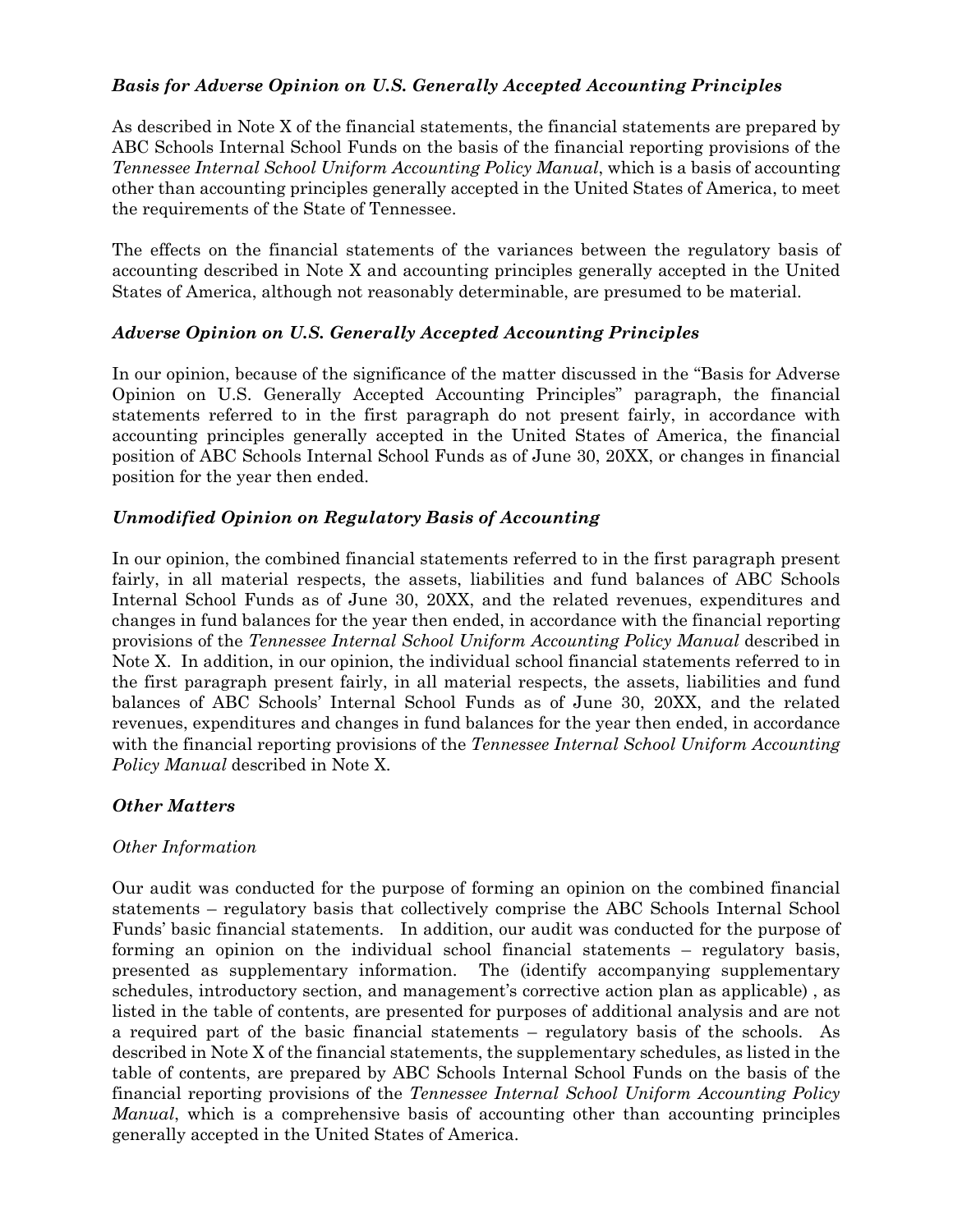The supplementary schedules, as listed in the table of contents, are the responsibility of management and were derived from and relate directly to the underlying accounting and other records used to prepare the basic financial statements – regulatory basis. Such information has been subjected to the auditing procedures applied in the audit of the basic financial statements – regulatory basis and certain additional procedures, including comparing and reconciling such information directly to the underlying accounting and other records used to prepare the basic financial statements or to the basic financial statements – regulatory basis themselves, and other additional procedures in accordance with auditing standards generally accepted in the United States of America. In our opinion, the supplementary schedules, as listed in the table of contents, are fairly stated, in all material respects, in relation to the basic financial statements – regulatory basis as a whole.

The (introductory section and management's corrective action plan-as applicable*)* have not been subjected to the auditing procedures applied in the audit of the basic financial statements, and accordingly, we do not express an opinion or provide any assurance on them.

# *Other Reporting Required by Government Auditing Standards*

In accordance with *Government Auditing Standards*, we have also issued our report dated MM-DD-YYYY on our consideration of ABC Schools Internal School Funds' internal control over financial reporting and on our tests of its compliance with certain provisions of laws, regulations, contracts, and grant agreements and other matters. The purpose of that report is solely to describe the scope of our testing of internal control over financial reporting and compliance and the results of that testing, and not to provide an opinion on the effectiveness of ABC Schools Internal School Funds' internal control over financial reporting or on compliance. That report is an integral part of an audit performed in accordance with *Government Auditing Standards* in considering ABC Schools Internal School Funds' internal control over financial reporting and compliance.

[*Auditor's signature*] [*Auditor's city and state*] [*Date of the auditor's report*]

## **Notes**

The following language is required when the internal school funds are also reported in the financial report of the reporting entity (i.e., county, municipality, or special school district, as applicable).

## *Emphasis of a matter*

As discussed in Note \_\_, the financial statements present only the internal school funds of the Example City/County Board of Education/Special School District and do not purport to, and do not, present fairly the financial position of the Example City/County/Special School District, as of June 30, 20XX, the changes in financial position, or, where applicable, its cash flows for the year then ended in accordance with accounting principles generally accepted in the United States of America. Our opinion is not modified with respect to this matter.